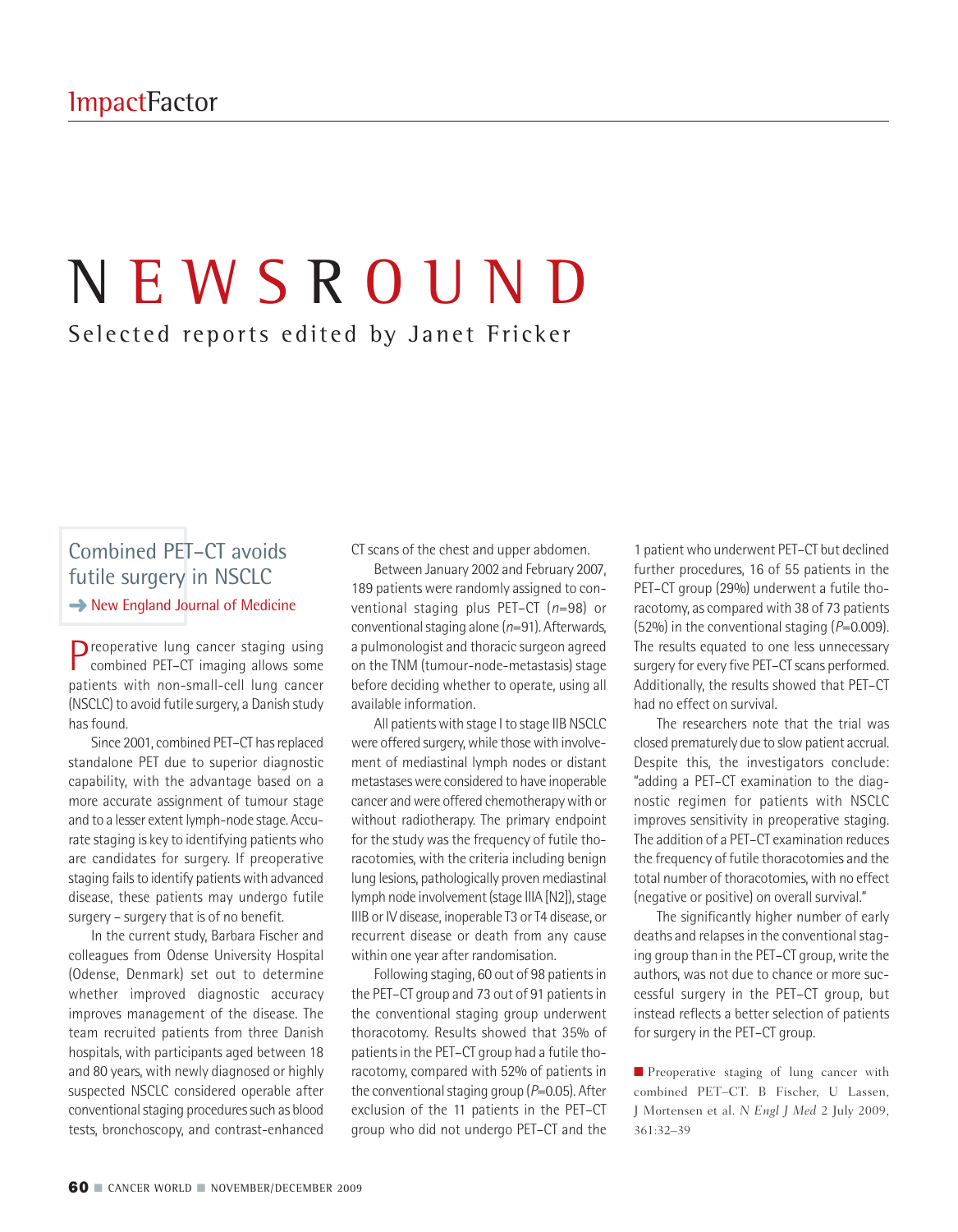#### Telangiectasiae predict cardiac complications **→ British Journal of Cancer**

 $A$  relationship between the development<br>of skin telangiectasiae following radiotherapy and long-term risk of cardiovascular disease has been shown in a study of breast cancer patients.The UK authors suggest that the presence of telangiectasiae might in future be used to predict cardiac complications following radiotherapy.

Overall, 5% of patients show late normaltissue damage following radiotherapy. Studies have shown increased risk of cardiovascular disease for irradiated patients compared with non-irradiated ones, and for those irradiated to the left breast or chest wall compared to those treated on the right.

Radiation-induced heart disease is thought to result from damage to both micro and macrovasculature. Damage to the microvasculature is initiated by endothelial cell damage within cardiac structures, followed by ischaemia that appears secondary to capillary swelling and progressive obstruction of the vessel lumen, with the damaged area replaced by fibrous tissue. Macro vascular damage results from injury to larger vessels, leading to exacerbation of atherosclerotic lesion formation.The functional consequence is diffuse interstitial myocardial fibrosis, contributing to diastolic dysfunction.

Telangiectasiae – focal dilations of postcapillary venules and occasionally of the capillaries and arterioles of the subpapillary plexus – can develop as a late tissue injury, from six months to many years after completion of radiotherapy. Telangiectasiae, which occur in an atrophic dermis under a thin epidermis and present as areas of reddish discolouration, have to date only been regarded as a cosmetic burden.

In the current study, in an attempt to associate genotype with phenotypes, George Tanteles and colleagues from the University of Leicester, UK, set out first to examine the relationship between late normal-tissue radiation injury in breast cancer patients and phenotype.

Altogether, 149 patients treated more than four years previously with radiotherapy and/or surgery were examined for cardiovascular disease. A total of 15 patients with cardiac disease requiring referral or investigation were identified, six of whom were found to have already documented cardiovascular disease and were initially excluded from the analysis.

As part of the study, the presence or absence of telangiectasiae was documented, scored by the SOMA scale, using sight and/or palpation. Scores of 1were excluded from the study to try to reduce interexaminer bias, resulting in a denominator of 137 for study analysis. Thirty-two of the patients had a telangiectasia score greater than 1, of whom 17 had received right-sided and 15 left-sided breast irradiation.

Altogether, five of the 32 patients(15.6%) in the telangiectasiae group had developed heart disease, compared to three out of 105 (2.9%) patients in the non-telangiectasiae group (OR 6.3, 95% CI 1.4–28.0, *P*=0.017).

When a second study was undertaken including the patients previously excluded on the basis of pre-existing cardiac disease, the difference between those with telangiectasiae exhibiting heart disease and those without was found to be even greater (OR 6.4, 95% CI 2.1–19.9, *P*=0.004).

In this study, no association was found between cardiovascular disease and different alleles previously linked to radiation-induced telangiectasiae.

"We observed a statistically significant association between the long-term risk for cardiovascular disease and the presence of cutaneous telangiectasiae. Interestingly, the significance of this correlation was maintained and became even greater when we included all the identified CVD [cardiovascular disease] patients with no exclusions. Although telangiectasiae in most cases are only unsightly, our findings could suggest a novel use as a marker and a predictor of future cardiac-related complications," write

the authors, adding that the conclusions are based on a small cohort and need to be replicated.

The most likely explanation, they write, is that propensity for the development of telangiectasiae and cardiovascular disease are part of a common biological pathway on the basis of a genetically predisposed endothelium. "If this conclusion is correct, we would expect identification of genes that prove the association. Further studies are required to explore the potential mechanisms and identification of individuals at increased risk of radiation induced heart disease to maintain a reasonable therapeutic benefit for radiotherapy in breast cancer."

■ Can cutaneous telangiectasiae as late normaltissue injury predict cardiovascular disease in women receiving radiotherapy for breast cancer? GA Tanteles, J Whitworth, J Mills et al. *Br J Cancer* 14 July 2009, 101:403–409

### Ovarian cancer risk clarified for HRT use **➜** JAMA

Women who have taken hormone of duration, formulation or route of administration – are at increased risk of ovarian cancer, a Danish study has reported.

Primary prevention of ovarian cancer is challenging, since little is known about the cause. Previous studies have suggested an increased risk of ovarian cancer among women taking postmenopausal hormone therapy. Some studies have suggested that ovarian cancer risk is higher among users of oestrogen therapy alone than with oestrogen plus progestin therapy, while the UK Million Women Study found no significant difference between the effects of the two types of therapy.

In the current study, Lina Steinrud Mørch and colleagues, from Copenhagen University, Denmark, set out to provide more data to clarify the risk of ovarian cancer associated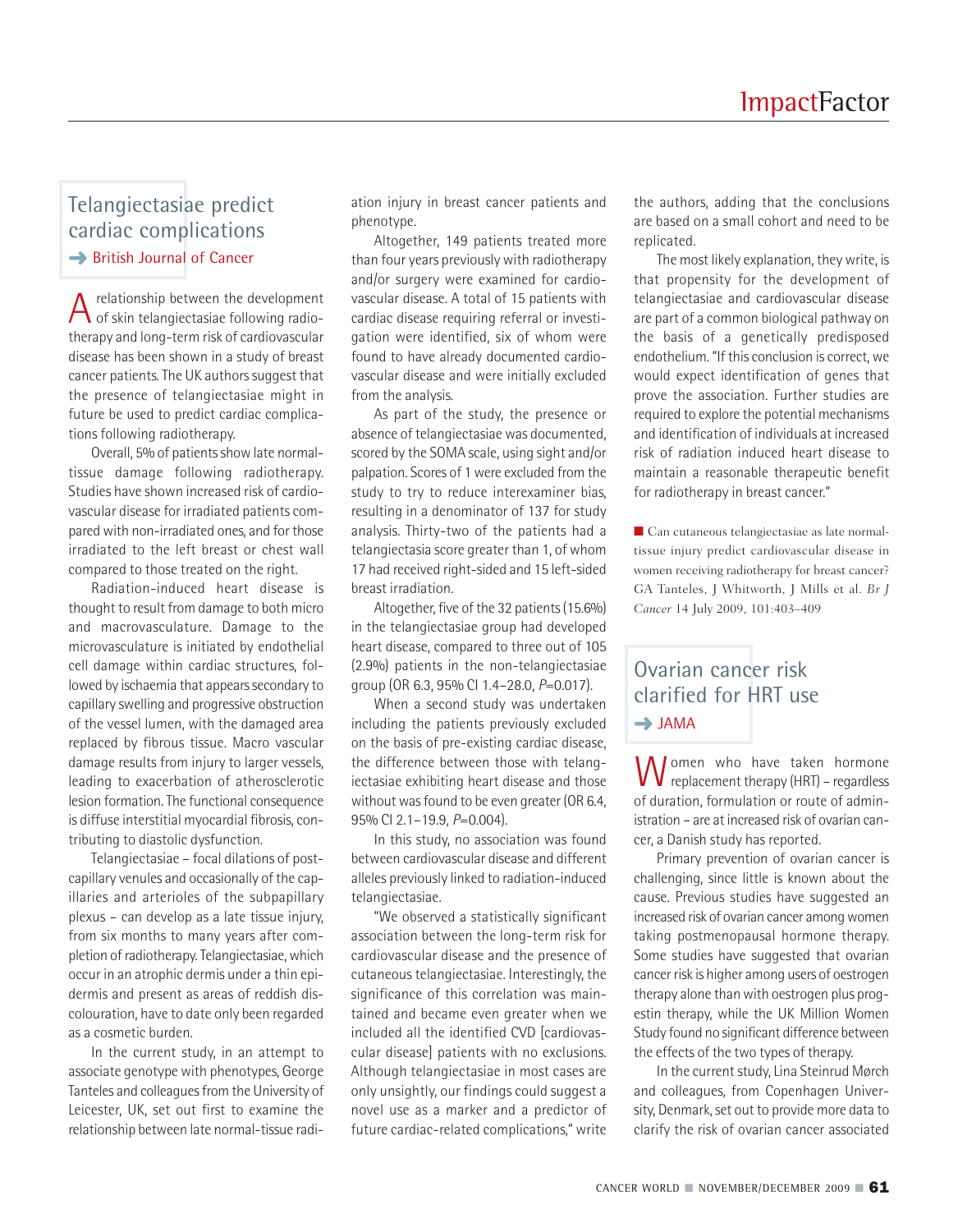with different HRT formulations, regimens and routes of administration.

Using the Danish Sex Hormone Register Study, which wasinitiated in 1995 to explore the influence of sex hormones on the risk of cardiovascular diseases and different female cancers, the investigators were able to use the Danish personal identification number to link the women to other national registries. Altogether the investigators followed a cohort of 910,000 women aged 50 to 79 for an average of eight years (equivalent of 7.3 million women-years). During thistime 3068 incident ovarian malignancies were diagnosed (2681 of which were epithelial cancers).

The results showed that, compared to women who never took HRT, current users of hormones had a higher risk of developing ovarian cancer – with a relative risk of 1.38 for all ovarian cancers and 1.44 for epithelial ovarian cancer. The risk was equivalent to one extra case of ovarian cancer for 8300 women taking HRT each year. The risk declined with years since last use, with the relative risk for all ovarian cancers being 1.22 for 0–2 years, 0.98 for 2–4 years, 0.72 for 4–6 years, and 0.63 for more than 6 years.

The risk was found to be similar among women who took oestrogen-only HRT and those who took oestrogen plus progestin, with the type of progestin making no difference. However, among women who took oestrogen-only HRT, the oral method , but not the transdermal method, was linked to a much higher relative risk than never users (relative risk 1.34 for oral and 1.13 for transdermal). Vaginal oestrogen was also linked to a marginally higher risk (relative risk 1.23 compared with never users).

"Regardless of the duration of use, the formulation, estrogen dose, regimen, progestin type, and route of administration, hormone therapy was associated with an increased risk of ovarian cancer," write the authors, adding that their study was in agreement with the findings from the Million Women Study.

Hormone therapy, they estimate, may have caused roughly 140 extra cases of

ovarian cancer in Denmark during the study period, or 5% of the ovarian cancers. "Even though this share seems low, ovarian cancer remains extremely fatal, so consequently this risk justifies consideration when deciding whether to use hormone therapy," the authors concluded.

Limitations of the study, they say, include the fact that they were not able to adjust for age at menopause and use of oral contraceptives. Women with early natural menopause are more likely to use hormones compared with women with late natural menopause, they write, but because natural early menopause decreases the risk of ovarian cancer, more women taking HRT could have a decreased risk of ovarian cancer.They also did not take into account the confounder of women with a family history of cancer being less likely to use hormone therapy, and lacked information on hormone exposure prior to study entry.

**■** Hormone therapy and ovarian cancer. L Steinrud Mørch, E Løkkegaard, A Helms Andreasen et al. *JAMA*, 15 July 2009, 302:298–305

## Conference abstracts often at odds with final results **→ Journal of Clinical Oncology**

A bstracts presented at cancer meetings<br>frequently show discordance with the articles that are subsequently published in journals, according to a study by the National Cancer Institute of Canada. Given the potential for non-final analyses to be both misleading and to introduce bias into the conduct of trials, the investigators urge caution with the interpretation of abstract results.

In the literature there have been many examples of inconsistency between randomised control trial abstracts presented at meetings and the final results published in journals. Christophe Booth and colleagues, from the National Cancer Institute of Canada Clinical Trials Group, Queen's University (Kingston, Ontario), set out to design a study comparing randomised control trial (RCT) abstracts and eventual article publications, in order to evaluate the potential implications of abstract publications based on non-final analysis.

For the study, all RCTs involving outcomes of systemic therapy for lymphoma, breast, colorectal or non-small-cell lung cancer published between 2000 and 2004 in six major journals were included.The six journals covered were: the *Journal of Clinical Oncology, Journal of the National Cancer Institute, Blood, NewEngland Journal of Medicine, Lancet* and the *Journal of the American Medical Association*. The target diseases were selected because they represent the most common malignancies treated with systemic therapy. Abstracts relating to these primary articles were identified by searching the proceedings of seven major cancer meetings between 1990 and 2004, using the names of the first and last authors.The meetings were: the American Society of Clinical Oncology (ASCO), ASCO Gastrointestinal Cancers Symposium, American Society of Hematology, San Antonio Breast Cancer Symposium, International Association for the Study of Lung Cancer World Conference, European Society for Medical Oncology Congress, and the European Cancer Conference (ECCO).

Altogether, the investigators identified 138 RCTs from searching the six targeted journals, which went on to yield 303 related abstracts from conference proceedings, of which 106 were deemed ineligible because they did not relate to primary efficacy outcomes. Of the 197 abstracts finally reviewed, discordance with the related article was found in 124 abstracts (63%). Discordance was more common with non-final analyses abstracts – 78% for non-final analyses compared to 51% for final analyses (*P*=0.0001). When compared with final articles, the authors' conclusions were found to be substantively different in 17 abstracts (10%). The factors that were most associated with data discordance were lymphoma trials (OR 3.8, 95% CI 1.5–10.8), cooperative group trials (OR 2.8, 95% CI 1.4–